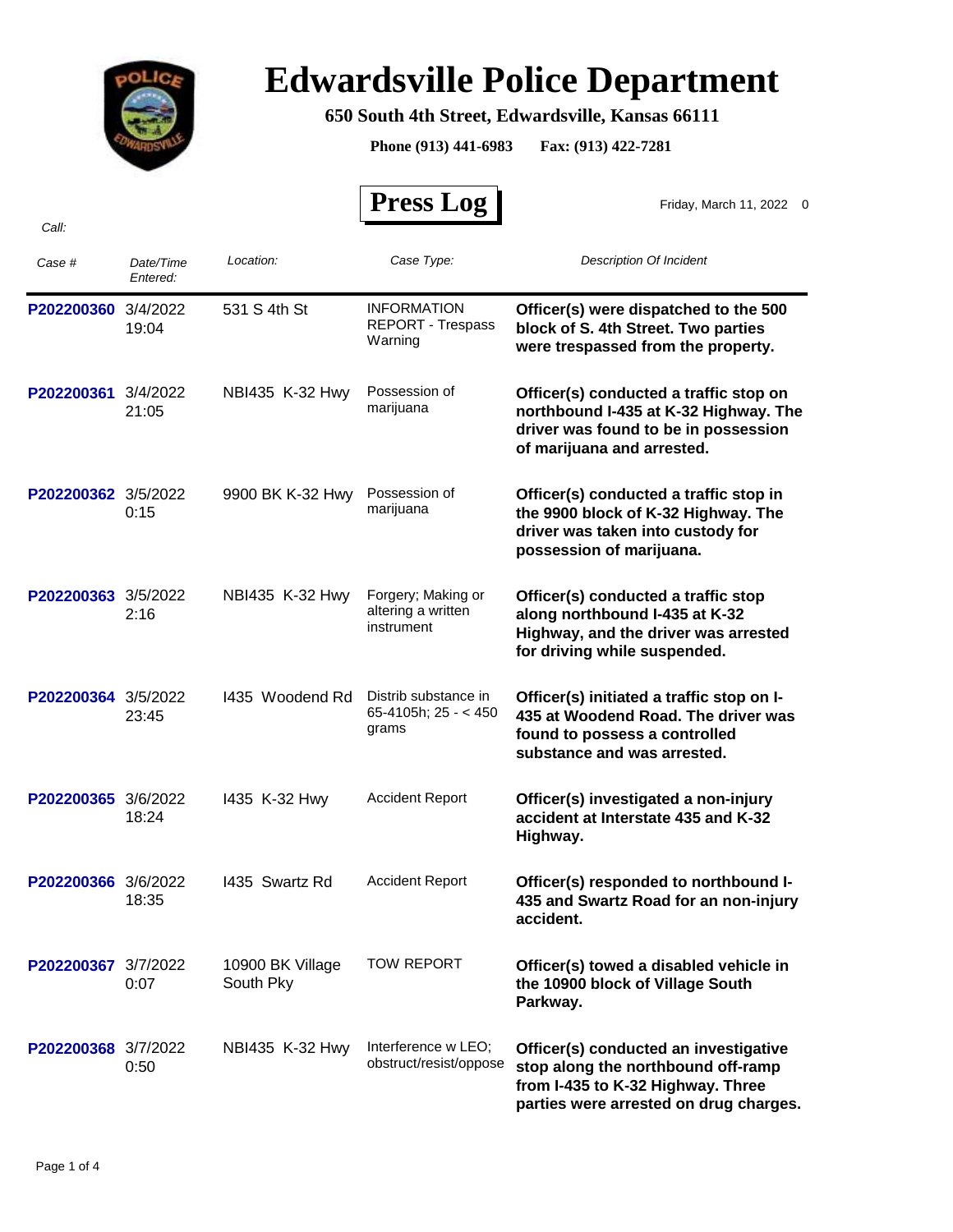*Call:*

 **Press Log** 

| Case #              | Date/Time<br>Entered: | Location:            | Case Type:                                     | <b>Description Of Incident</b>                                                                                                                     |
|---------------------|-----------------------|----------------------|------------------------------------------------|----------------------------------------------------------------------------------------------------------------------------------------------------|
| P202200369 3/7/2022 | 6:50                  | 707 Newton St        | ANIMAL CALL (AT<br>LARGE, BITE)                | The CSO investigated animal neglect<br>in the 700 Block of Newton Street.                                                                          |
| P202200370 3/5/2022 | 18:00                 | 22 Newton St         | Theft of prop/services                         | Officer(s) investigated a stolen license<br>plate in the 10 block of Newton.                                                                       |
| P202200371 3/7/2022 | 11:10                 | 2600BK S 96th St     | Drive While<br>Suspended (a) (1)               | Officer(s) conducted a traffic stop in<br>2600 block of South 96th Street. The<br>driver was arrested for driving while<br>suspended.              |
| P202200373 3/7/2022 | 12:50                 | 51 Newton St         | Disorderly conduct;<br>Unknown<br>circumstance | Officer(s) responded to the police<br>station to investigate a disorderly<br>conduct that previously occured in the<br>10 block of Newton Street.  |
| P202200374 3/7/2022 | 14:40                 | 10300 BK K-32<br>Hwy | <b>Warrant Arrest</b>                          | Officer(s) conducted a traffic stop in<br>the 10300 block of K-32 Highway. The<br>passenger was arrested for an active<br><b>Shawnee Warrant.</b>  |
| P202200375 3/7/2022 | 15:10                 | 9000 K-32 Hwy        | Fleeing or eluding a<br>LEO                    | Officer(s) attempted a traffic stop on K-<br>32 Highway at I-435. The suspect fled.                                                                |
| P202200376 3/7/2022 | 15:33                 | 2500BK S 98th St     | Fleeing or eluding a<br>LEO                    | Officer(s) attempted to conduct a<br>traffic stop in the 2500 block of South<br>98th Street. The vehicle fled from<br>officers.                    |
| P202200377 3/7/2022 | 22:39                 | 1435 Kansas Ave      | <b>Warrant Arrest</b>                          | Officer(s) initiated a traffic stop on I-<br>435 at Kansas Avenue. The passenger<br>was taken into custody for warrants<br>out of Prairie Village. |
| P202200378 3/8/2022 | 8:20                  | 380 S 102nd St       | Code Violation -<br>Environmental Code         | The CSO inspected prohibited<br>conditions in the 300 Block of<br><b>Richland Avenue.</b>                                                          |
| P202200379 3/8/2022 | 8:30                  | 357 S 102nd St       | Code Violation -<br><b>Environmental Code</b>  | The CSO inspected prohibited<br>conditions in the 300 Block of South<br>102nd Street.                                                              |
| P202200380 3/8/2022 | 13:50                 | 707 Newton St        | Code Violation -<br><b>Environmental Code</b>  | The CSO inspected prohibited<br>conditions in the 700 Block of Newton<br>Street.                                                                   |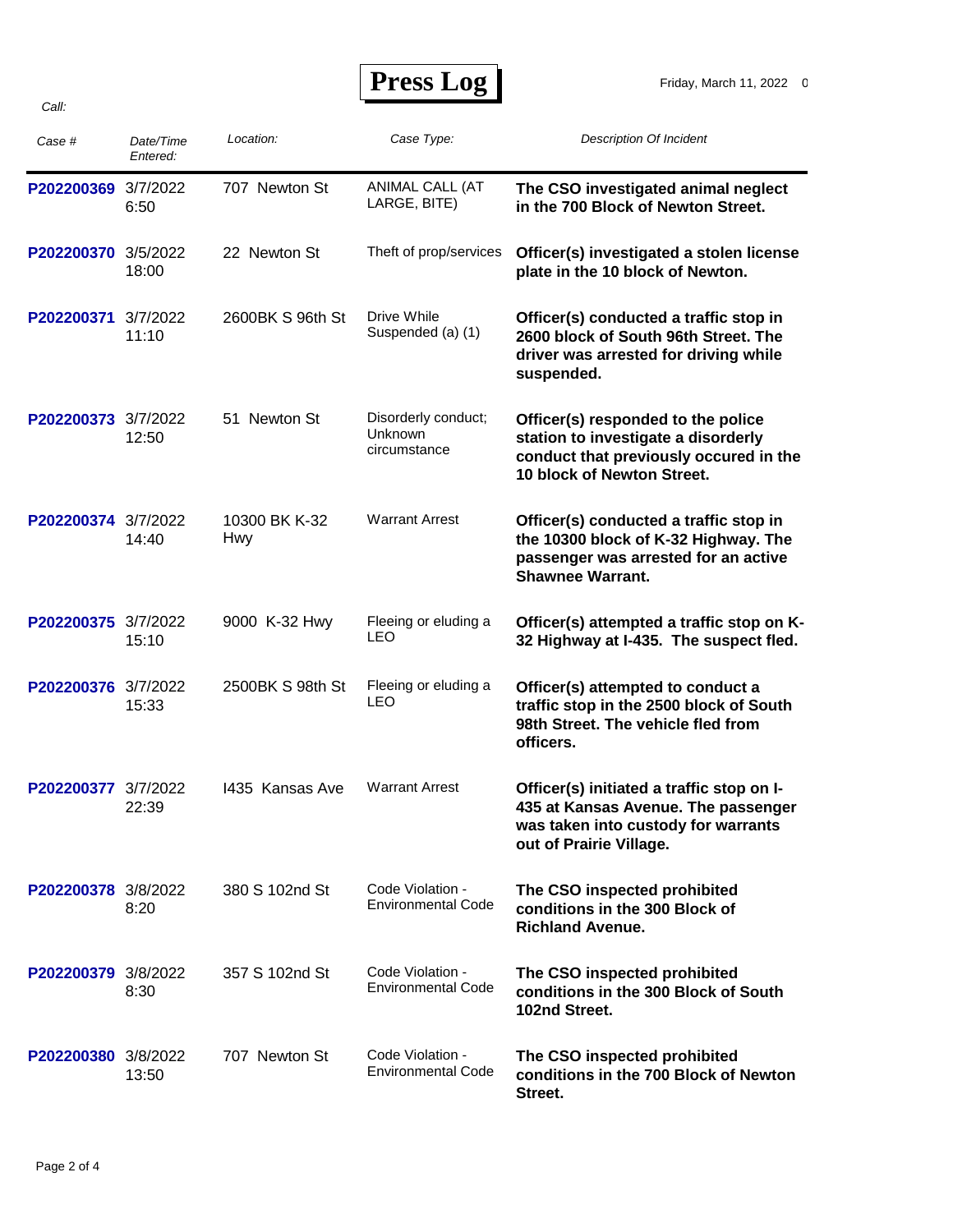*Call:*

| Case #               | Date/Time<br>Entered: | Location:                       | Case Type:                                            | <b>Description Of Incident</b>                                                                                                                                         |
|----------------------|-----------------------|---------------------------------|-------------------------------------------------------|------------------------------------------------------------------------------------------------------------------------------------------------------------------------|
| P202200381 3/8/2022  | 15:21                 | 10429 Riverview<br><b>St</b>    | ANIMAL CALL (AT<br>LARGE, BITE)                       | Officer(s) impounded a dog in the<br>10400 Block of Riverview Avenue.                                                                                                  |
| P202200382 3/8/2022  | 16:58                 | 8600 BK K-32 Hwy                | Drive While<br>Suspended (a) (1)                      | Officer(s) conducted a traffic stop in<br>the 8600 block of K-32 Highway. The<br>driver was arrested for driving while<br>suspended.                                   |
| P202200383 3/8/2022  | 19:21                 | 200 S 100th St                  | Interference with<br>LEO; False<br>Information        | Officer(s) were dispatched to the 200<br>block of South 100th Street for a<br>suspicious person. The suspect was<br>arrested for interference with Law<br>Enforcement. |
| P202200384 3/9/2022  | 1:12                  | 200BK S 110th St                | DUI; Alcohol or drugs;<br>Unk sev                     | Officer(s) initiated a traffic stop in the<br>200 block of S. 110th Street. The driver<br>was arrested for driving under the<br>influence.                             |
| P202200385 3/9/2022  | 12:20                 | 401 High St                     | Code Violation -<br><b>Environmental Code</b>         | The CSO investigated prohibited<br>conditions in the 400 Block of High<br>Street.                                                                                      |
| P202200386 3/9/2022  | 12:40                 | 1132 Edwardsville<br>Dr         | Code Violation -                                      | The CSO investigated prohibited<br>conditions in the 1100 Block of<br><b>Edwardsville Drive.</b>                                                                       |
| P202200387 3/9/2022  | 12:40                 | 1132 Edwardsville<br>Dr         | Cruelty to animals;<br>Fail to provide well<br>being  | The CSO investigated reports of<br>animal neglect in the 1200 Block of<br><b>Edwardsville Drive.</b>                                                                   |
| P202200388 3/9/2022  | 20:58                 | 8700 BK K-32 Hwy                | Drive While<br>Suspended (a) (1)                      | Officer(s) conducted a traffic stop in<br>the 8700 block of K-32 Highway. The<br>driver was arrested for driving while<br>suspended.                                   |
| P202200389 3/9/2022  | 20:58                 | 8700 BK K-32 Hwy Warrant Arrest |                                                       | Officer(s) conducted a traffic stop in<br>the 8700 block of K-32 Highway. The<br>driver was arrested for an<br>Edwardsville municipal warrant.                         |
| P202200390 3/10/2022 | 8:50                  | 220 White St                    | ANIMAL CALL (AT<br>LARGE, BITE)                       | The CSO investigated animal neglect<br>in the 200 Block of White Street.                                                                                               |
| P202200391 3/10/2022 | 13:15                 | 113 Haines St                   | Harass by telecom<br>device; Threatening<br>phone/fax | Officer(s) were dispatched to the 200<br>block of Haines Street to investigate<br>telephone harassment.                                                                |